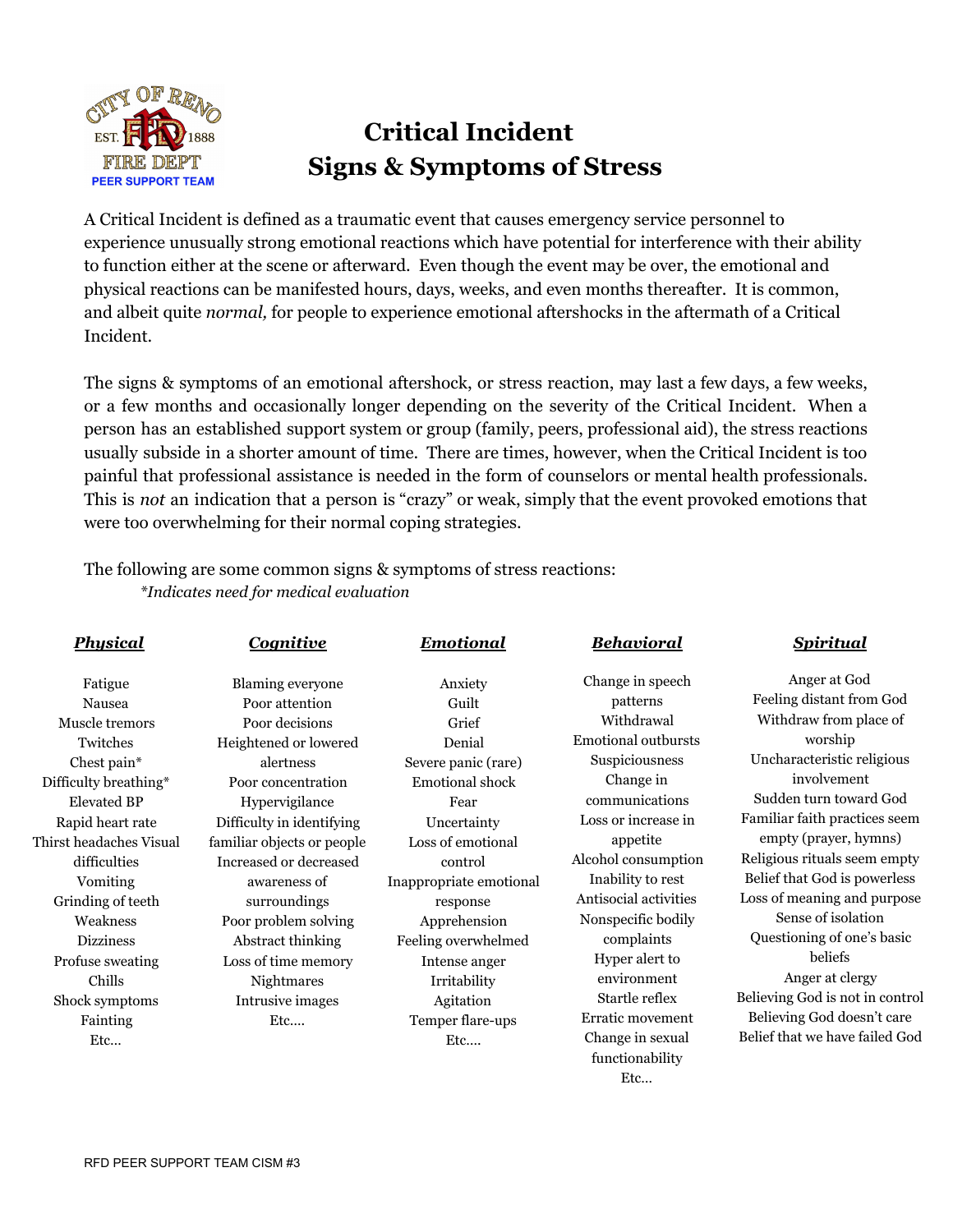## **Dealing with Stress from Critical Incidents (within the first 24-48 hours)**

- ❏ Try to have periods of strenuous physical exercise, alternated with times of rest & relaxation. This will alleviate some of the physical reactions.
- ❏ Structure your time and schedule to keep busy. Stay to a routine that you are familiar with.
- ❏ REMEMBER, you are a *normal* person having a *normal* reaction to an *abnormal event*—don't label yourself as crazy or weak.
- ❏ Talk to people—talk is the most healing medicine for Critical Incident Stress.
- ❏ Be aware of trying to numb the pain through the use of drugs and alcohol. You don't want to compound your stress with a substance abuse problem.
- ❏ Try not to be alone too often—spend time with family and friends. Reach out to others.
- ❏ Help co-workers and others who were involved in the incident by sharing your feelings and "status checks".
- ❏ Keep a journal of thoughts surrounding the event. By chronicling your emotions on paper you can identify and deal with them.
- ❏ Do things that you find enjoyable. Try going on a walk.
- ❏ Keep in mind others around you that are under stress from the event or from being around you.
- ❏ Avoid any big life changes or decisions during this period. Do make daily decisions that will give you a sense of control, such as meal choices, clothing and places to go.
- ❏ Try to get plenty of rest, but avoid oversleeping. Wake and retire at your normal hours, if possible.
- ❏ Eat well-balanced and regular meals, even if difficult to at times. Your body needs nourishment.
- ❏ Re-occurring thoughts, dreams, and flashbacks are normal—don't try and fight them. They will decrease over time and become less painful.
- ❏ Avoid excess caffeine or alcohol.
- ❏ Stick to your normal routine.